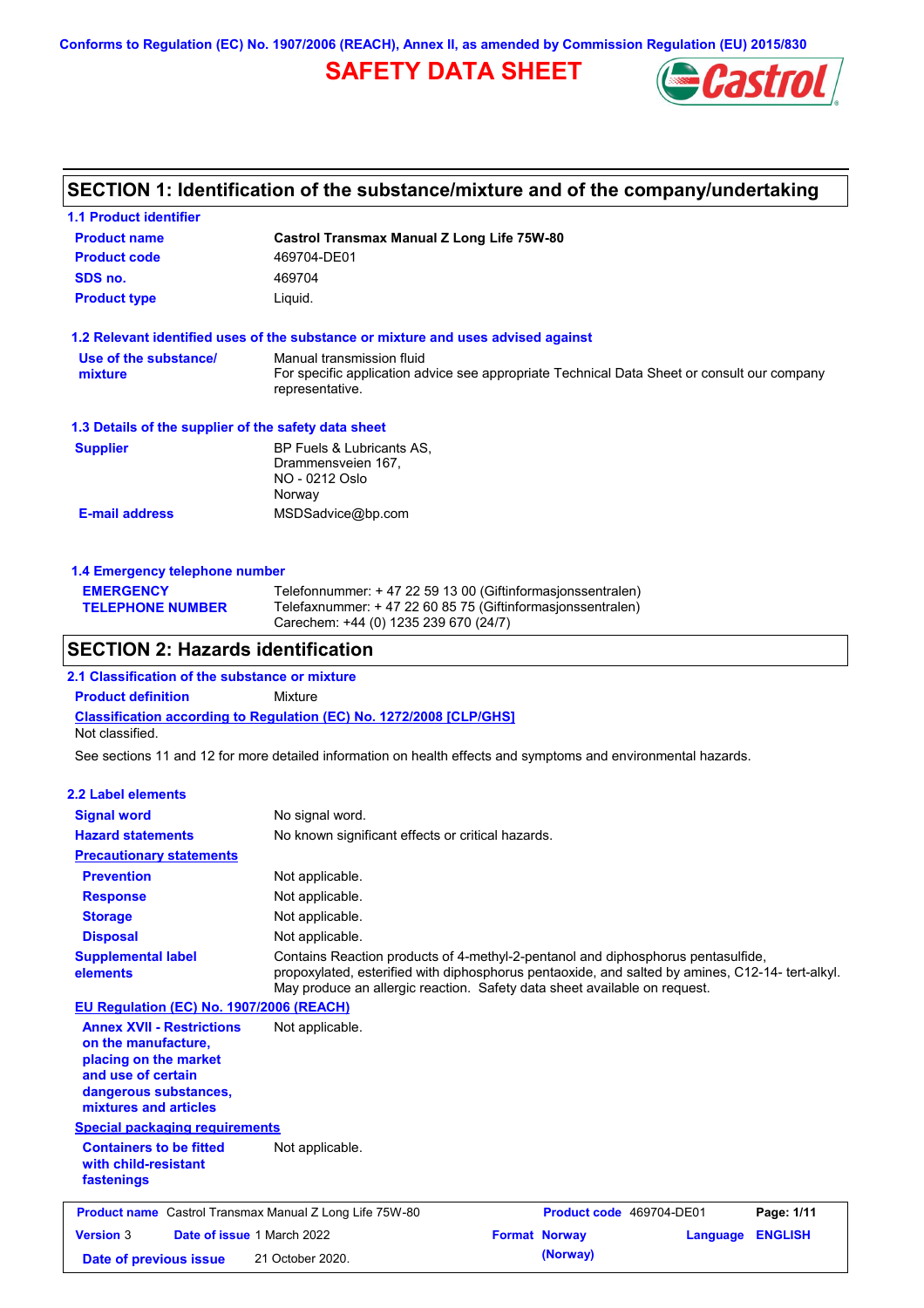## **SECTION 2: Hazards identification**

| <b>Tactile warning of danger</b>                                                                                         | Not applicable.                                                                                               |
|--------------------------------------------------------------------------------------------------------------------------|---------------------------------------------------------------------------------------------------------------|
| 2.3 Other hazards                                                                                                        |                                                                                                               |
| <b>Results of PBT and vPvB</b><br>assessment                                                                             | Product does not meet the criteria for PBT or vPvB according to Regulation (EC) No. 1907/2006,<br>Annex XIII. |
| <b>Product meets the criteria</b><br>for PBT or vPvB according<br>to Regulation (EC) No.<br><b>1907/2006, Annex XIII</b> | This mixture does not contain any substances that are assessed to be a PBT or a vPvB.                         |
| Other hazards which do<br>not result in classification                                                                   | Defatting to the skin.                                                                                        |

## **SECTION 3: Composition/information on ingredients**

## **3.2 Mixtures**

#### Mixture **Product definition**

| .                                                                                                                                                                                    |                                                                                           |       |               |                                                                                            |             |
|--------------------------------------------------------------------------------------------------------------------------------------------------------------------------------------|-------------------------------------------------------------------------------------------|-------|---------------|--------------------------------------------------------------------------------------------|-------------|
| Synthetic base stock. Proprietary performance additives.                                                                                                                             |                                                                                           |       |               |                                                                                            |             |
| <b>Product/ingredient</b><br>name                                                                                                                                                    | <b>Identifiers</b>                                                                        |       | $\frac{9}{6}$ | <b>Regulation (EC) No.</b><br>1272/2008 [CLP]                                              | <b>Type</b> |
| Distillates (petroleum), hydrotreated<br>heavy paraffinic                                                                                                                            | REACH #: 01-2119484627-25 ≤3<br>EC: 265-157-1<br>CAS: 64742-54-7<br>Index: 649-467-00-8   |       |               | Asp. Tox. 1, H304                                                                          | $[1]$       |
| Distillates (petroleum), solvent-<br>dewaxed heavy paraffinic                                                                                                                        | REACH #: 01-2119471299-27 ≤3<br>EC: 265-169-7<br>CAS: 64742-65-0<br>Index: 649-474-00-6   |       |               | Asp. Tox. 1, H304                                                                          | $[1]$       |
| Distillates (petroleum), hydrotreated<br>light paraffinic                                                                                                                            | REACH #: 01-2119487077-29 ≤3<br>$EC: 265-158-7$<br>CAS: 64742-55-8<br>Index: 649-468-00-3 |       |               | Asp. Tox. 1, H304                                                                          | $[1]$       |
| Distillates (petroleum), solvent-<br>dewaxed light paraffinic                                                                                                                        | REACH #: 01-2119480132-48 ≤3<br>EC: 265-159-2<br>CAS: 64742-56-9<br>Index: 649-469-00-9   |       |               | Asp. Tox. 1, H304                                                                          | $[1]$       |
| Reaction products of 4-methyl-<br>2-pentanol and diphosphorus<br>pentasulfide, propoxylated, esterified<br>with diphosphorus pentaoxide, and<br>salted by amines, C12-14- tert-alkyl | REACH #: 01-2119493620-38<br>$EC: -$<br>$CAS: -$                                          | $<$ 1 |               | Acute Tox. 4, H302<br>Eye Irrit. 2, H319<br>Skin Sens. 1B, H317<br>Aquatic Chronic 2, H411 | $[1]$       |

**See Section 16 for the full text of the H statements declared above.**

### **Type**

[1] Substance classified with a health or environmental hazard

[2] Substance with a workplace exposure limit

[3] Substance meets the criteria for PBT according to Regulation (EC) No. 1907/2006, Annex XIII

[4] Substance meets the criteria for vPvB according to Regulation (EC) No. 1907/2006, Annex XIII

[5] Substance of equivalent concern

[6] Additional disclosure due to company policy

Occupational exposure limits, if available, are listed in Section 8.

## **SECTION 4: First aid measures**

| 4.1 Description of first aid measures                                                                                                 |                                                                                                                                                                                                                                                                                                                                                                                                                                                                                                                                                                |  |  |
|---------------------------------------------------------------------------------------------------------------------------------------|----------------------------------------------------------------------------------------------------------------------------------------------------------------------------------------------------------------------------------------------------------------------------------------------------------------------------------------------------------------------------------------------------------------------------------------------------------------------------------------------------------------------------------------------------------------|--|--|
| <b>Eye contact</b>                                                                                                                    | In case of contact, immediately flush eyes with plenty of water for at least 15 minutes. Eyelids<br>should be held away from the eyeball to ensure thorough rinsing. Check for and remove any<br>contact lenses. Get medical attention.<br>Wash skin thoroughly with soap and water or use recognised skin cleanser. Remove<br>contaminated clothing and shoes. Wash clothing before reuse. Clean shoes thoroughly before<br>reuse. Get medical attention if irritation develops.<br>If inhaled, remove to fresh air. Get medical attention if symptoms occur. |  |  |
| <b>Skin contact</b>                                                                                                                   |                                                                                                                                                                                                                                                                                                                                                                                                                                                                                                                                                                |  |  |
| <b>Inhalation</b>                                                                                                                     |                                                                                                                                                                                                                                                                                                                                                                                                                                                                                                                                                                |  |  |
| Do not induce vomiting unless directed to do so by medical personnel. Get medical attention if<br><b>Ingestion</b><br>symptoms occur. |                                                                                                                                                                                                                                                                                                                                                                                                                                                                                                                                                                |  |  |
| <b>Protection of first-aiders</b>                                                                                                     | No action shall be taken involving any personal risk or without suitable training.                                                                                                                                                                                                                                                                                                                                                                                                                                                                             |  |  |
|                                                                                                                                       | <b>Product name</b> Castrol Transmax Manual Z Long Life 75W-80<br><b>Product code</b> 469704-DE01<br>Page: 2/11                                                                                                                                                                                                                                                                                                                                                                                                                                                |  |  |
| <b>Version 3</b>                                                                                                                      | <b>ENGLISH</b><br>Date of issue 1 March 2022<br><b>Format Norway</b><br>Language                                                                                                                                                                                                                                                                                                                                                                                                                                                                               |  |  |
| Date of previous issue                                                                                                                | (Norway)<br>21 October 2020.                                                                                                                                                                                                                                                                                                                                                                                                                                                                                                                                   |  |  |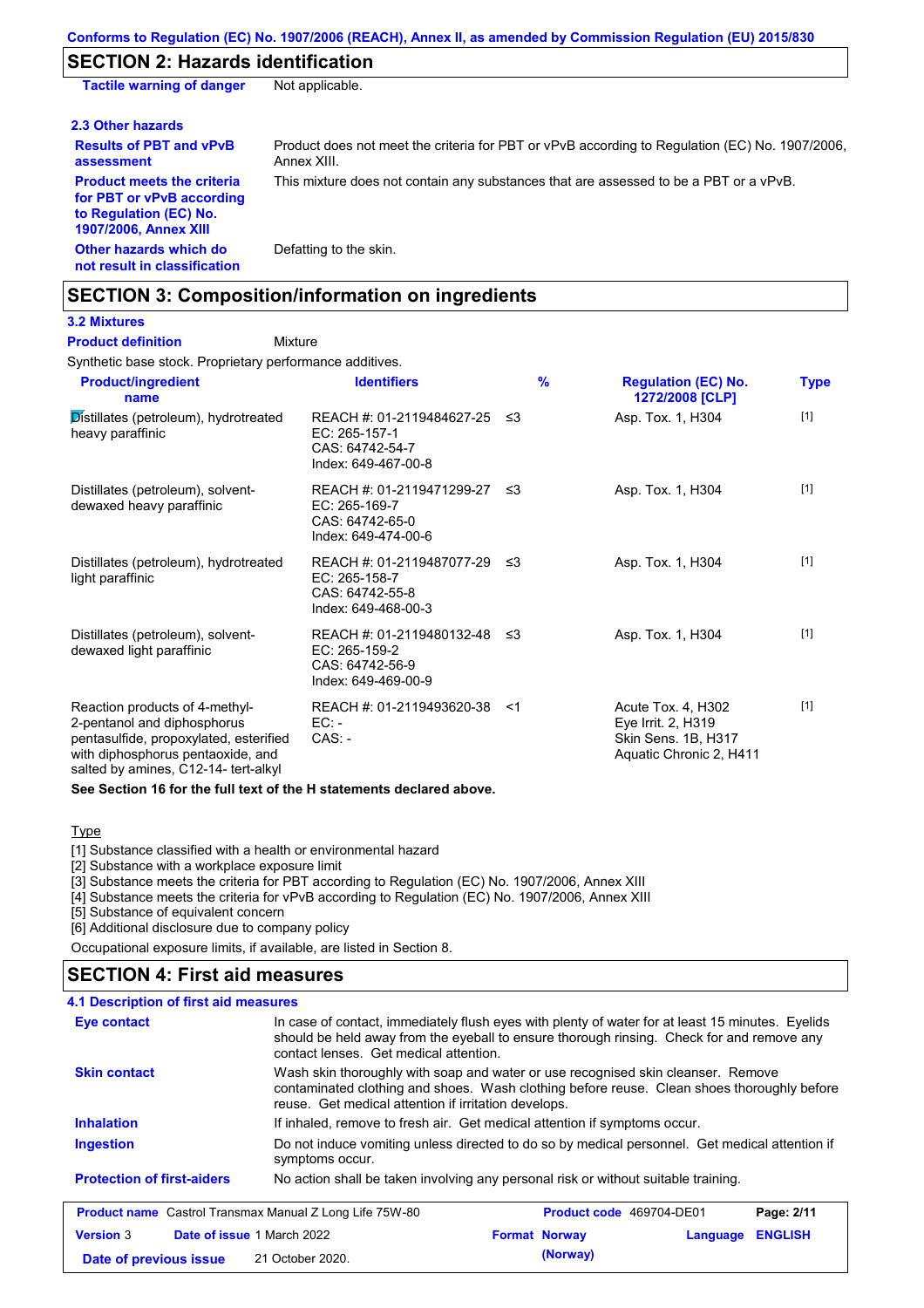## **SECTION 4: First aid measures**

### **4.2 Most important symptoms and effects, both acute and delayed**

See Section 11 for more detailed information on health effects and symptoms.

| <b>Potential acute health effects</b> |                                                                                                                   |  |
|---------------------------------------|-------------------------------------------------------------------------------------------------------------------|--|
| <b>Inhalation</b>                     | Vapour inhalation under ambient conditions is not normally a problem due to low vapour<br>pressure.               |  |
| Ingestion                             | No known significant effects or critical hazards.                                                                 |  |
| <b>Skin contact</b>                   | Defatting to the skin. May cause skin dryness and irritation.                                                     |  |
| Eye contact                           | No known significant effects or critical hazards.                                                                 |  |
|                                       | Delayed and immediate effects as well as chronic effects from short and long-term exposure                        |  |
| <b>Inhalation</b>                     | Overexposure to the inhalation of airborne droplets or aerosols may cause irritation of the<br>respiratory tract. |  |
| <b>Ingestion</b>                      | Ingestion of large quantities may cause nausea and diarrhoea.                                                     |  |
| <b>Skin contact</b>                   | Prolonged or repeated contact can defat the skin and lead to irritation and/or dermatitis.                        |  |
| Eye contact                           | Potential risk of transient stinging or redness if accidental eye contact occurs.                                 |  |
|                                       |                                                                                                                   |  |

### **4.3 Indication of any immediate medical attention and special treatment needed**

**Notes to physician** Treatment should in general be symptomatic and directed to relieving any effects.

## **SECTION 5: Firefighting measures**

| 5.1 Extinguishing media                                   |                                                                                                                                                                                                                                                                                                                                                                   |  |
|-----------------------------------------------------------|-------------------------------------------------------------------------------------------------------------------------------------------------------------------------------------------------------------------------------------------------------------------------------------------------------------------------------------------------------------------|--|
| <b>Suitable extinguishing</b><br>media                    | In case of fire, use foam, dry chemical or carbon dioxide extinguisher or spray.                                                                                                                                                                                                                                                                                  |  |
| <b>Unsuitable extinguishing</b><br>media                  | Do not use water jet. The use of a water jet may cause the fire to spread by splashing the<br>burning product.                                                                                                                                                                                                                                                    |  |
| 5.2 Special hazards arising from the substance or mixture |                                                                                                                                                                                                                                                                                                                                                                   |  |
| <b>Hazards from the</b><br>substance or mixture           | In a fire or if heated, a pressure increase will occur and the container may burst.                                                                                                                                                                                                                                                                               |  |
| <b>Hazardous combustion</b><br>products                   | Combustion products may include the following:<br>carbon oxides (CO, CO <sub>2</sub> ) (carbon monoxide, carbon dioxide)                                                                                                                                                                                                                                          |  |
| 5.3 Advice for firefighters                               |                                                                                                                                                                                                                                                                                                                                                                   |  |
| <b>Special precautions for</b><br>fire-fighters           | No action shall be taken involving any personal risk or without suitable training. Promptly<br>isolate the scene by removing all persons from the vicinity of the incident if there is a fire.                                                                                                                                                                    |  |
| <b>Special protective</b><br>equipment for fire-fighters  | Fire-fighters should wear appropriate protective equipment and self-contained breathing<br>apparatus (SCBA) with a full face-piece operated in positive pressure mode. Clothing for fire-<br>fighters (including helmets, protective boots and gloves) conforming to European standard EN<br>469 will provide a basic level of protection for chemical incidents. |  |

## **SECTION 6: Accidental release measures**

#### **6.1 Personal precautions, protective equipment and emergency procedures**

| For non-emergency<br>personnel          | No action shall be taken involving any personal risk or without suitable training. Evacuate<br>surrounding areas. Keep unnecessary and unprotected personnel from entering. Do not touch<br>or walk through spilt material. Floors may be slippery; use care to avoid falling. Put on<br>appropriate personal protective equipment. |
|-----------------------------------------|-------------------------------------------------------------------------------------------------------------------------------------------------------------------------------------------------------------------------------------------------------------------------------------------------------------------------------------|
| For emergency responders                | If specialised clothing is required to deal with the spillage, take note of any information in<br>Section 8 on suitable and unsuitable materials. See also the information in "For non-<br>emergency personnel".                                                                                                                    |
| <b>6.2 Environmental</b><br>precautions | Avoid dispersal of spilt material and runoff and contact with soil, waterways, drains and sewers.<br>Inform the relevant authorities if the product has caused environmental pollution (sewers,<br>waterways, soil or air).                                                                                                         |

### **6.3 Methods and material for containment and cleaning up**

Stop leak if without risk. Move containers from spill area. Absorb with an inert material and place in an appropriate waste disposal container. Dispose of via a licensed waste disposal contractor. **Small spill**

|                        | <b>Product name</b> Castrol Transmax Manual Z Long Life 75W-80 | <b>Product code</b> 469704-DE01 |                         | Page: 3/11 |
|------------------------|----------------------------------------------------------------|---------------------------------|-------------------------|------------|
| <b>Version 3</b>       | <b>Date of issue 1 March 2022</b>                              | <b>Format Norway</b>            | <b>Language ENGLISH</b> |            |
| Date of previous issue | 21 October 2020.                                               | (Norway)                        |                         |            |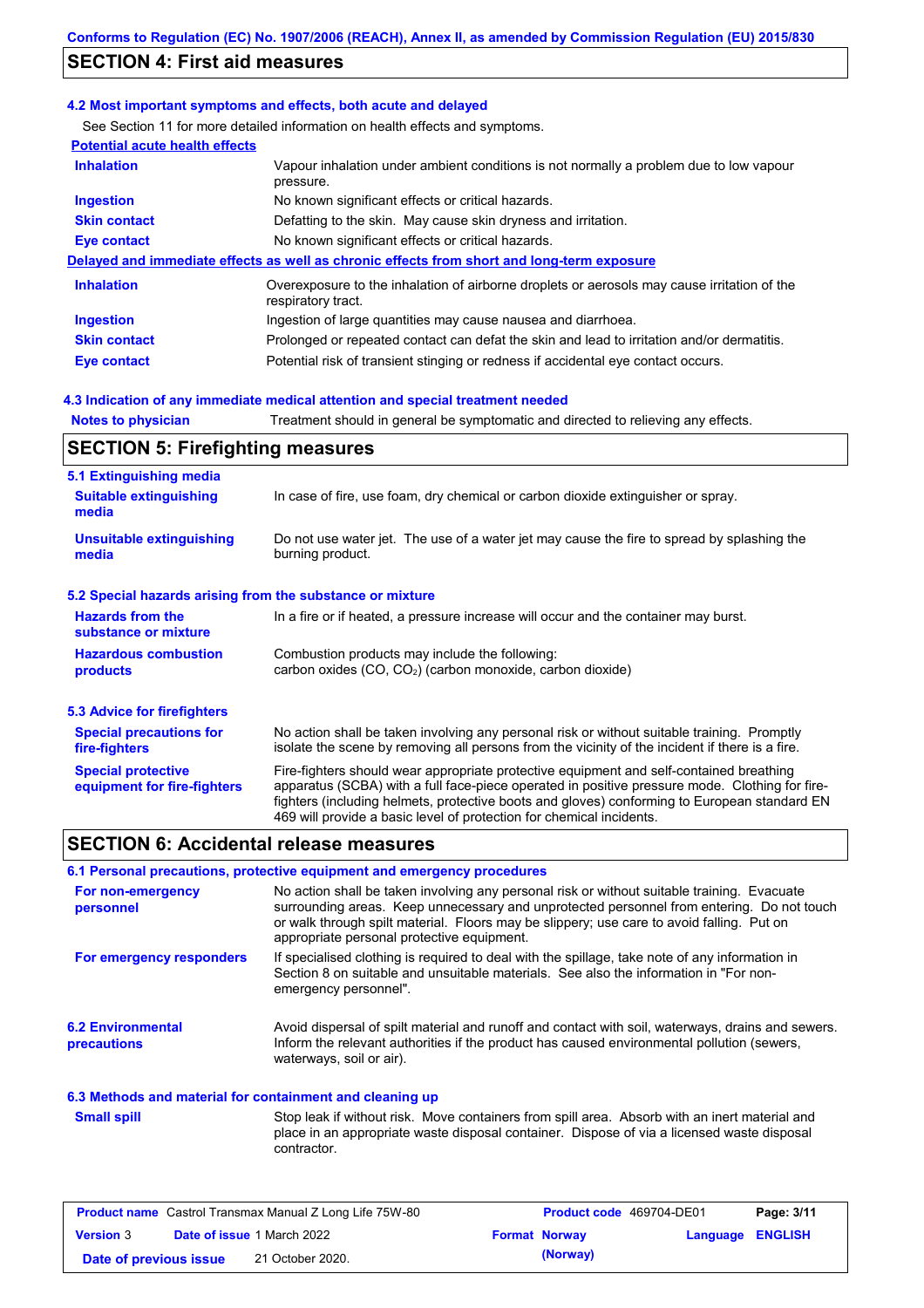## **SECTION 6: Accidental release measures**

| Large spill                               | Stop leak if without risk. Move containers from spill area. Prevent entry into sewers, water<br>courses, basements or confined areas. Contain and collect spillage with non-combustible,<br>absorbent material e.g. sand, earth, vermiculite or diatomaceous earth and place in container<br>for disposal according to local regulations. Dispose of via a licensed waste disposal contractor. |  |
|-------------------------------------------|------------------------------------------------------------------------------------------------------------------------------------------------------------------------------------------------------------------------------------------------------------------------------------------------------------------------------------------------------------------------------------------------|--|
| 6.4 Reference to other<br><b>sections</b> | See Section 1 for emergency contact information.<br>See Section 5 for firefighting measures.                                                                                                                                                                                                                                                                                                   |  |
|                                           | See Section 8 for information on appropriate personal protective equipment.                                                                                                                                                                                                                                                                                                                    |  |
|                                           | See Section 12 for environmental precautions.                                                                                                                                                                                                                                                                                                                                                  |  |
|                                           | See Section 13 for additional waste treatment information.                                                                                                                                                                                                                                                                                                                                     |  |

## **SECTION 7: Handling and storage**

| 7.1 Precautions for safe handling                                                    |                                                                                                                                                                                                                                                                                                                                                                                                                                                                                          |
|--------------------------------------------------------------------------------------|------------------------------------------------------------------------------------------------------------------------------------------------------------------------------------------------------------------------------------------------------------------------------------------------------------------------------------------------------------------------------------------------------------------------------------------------------------------------------------------|
| <b>Protective measures</b>                                                           | Put on appropriate personal protective equipment.                                                                                                                                                                                                                                                                                                                                                                                                                                        |
| <b>Advice on general</b><br>occupational hygiene                                     | Eating, drinking and smoking should be prohibited in areas where this material is handled,<br>stored and processed. Wash thoroughly after handling. Remove contaminated clothing and<br>protective equipment before entering eating areas. See also Section 8 for additional<br>information on hygiene measures.                                                                                                                                                                         |
| <b>7.2 Conditions for safe</b><br>storage, including any<br><i>incompatibilities</i> | Store in accordance with local requlations. Store in a dry, cool and well-ventilated area, away<br>from incompatible materials (see Section 10). Keep away from heat and direct sunlight. Keep<br>container tightly closed and sealed until ready for use. Containers that have been opened must<br>be carefully resealed and kept upright to prevent leakage. Store and use only in equipment/<br>containers designed for use with this product. Do not store in unlabelled containers. |
| <b>Not suitable</b>                                                                  | Prolonged exposure to elevated temperature                                                                                                                                                                                                                                                                                                                                                                                                                                               |
| 7.3 Specific end use(s)                                                              |                                                                                                                                                                                                                                                                                                                                                                                                                                                                                          |
| <b>Recommendations</b>                                                               | See section 1.2 and Exposure scenarios in annex, if applicable.                                                                                                                                                                                                                                                                                                                                                                                                                          |

## **SECTION 8: Exposure controls/personal protection**

### **8.1 Control parameters**

| <b>Occupational exposure limits</b> |
|-------------------------------------|
|-------------------------------------|

| <b>Product/ingredient name</b>                               | <b>Exposure limit values</b>                                                                                             |
|--------------------------------------------------------------|--------------------------------------------------------------------------------------------------------------------------|
| Distillates (petroleum), hydrotreated heavy paraffinic       | FOR-2011-12-06-1358 (Norway).<br>TWA: 1 mg/m <sup>3</sup> 8 hours. Issued/Revised: 2/1996 Form: mineral oil<br>particles |
|                                                              | TWA: 50 mg/m <sup>3</sup> 8 hours. Issued/Revised: 2/1996 Form: Vapour                                                   |
| Distillates (petroleum), solvent-dewaxed heavy<br>paraffinic | FOR-2011-12-06-1358 (Norway).                                                                                            |
|                                                              | TWA: 1 mg/m <sup>3</sup> 8 hours. Issued/Revised: 2/1996 Form: mineral oil<br>particles                                  |
|                                                              | TWA: 50 mg/m <sup>3</sup> 8 hours. Issued/Revised: 2/1996 Form: Vapour                                                   |
| Distillates (petroleum), hydrotreated light paraffinic       | FOR-2011-12-06-1358 (Norway).                                                                                            |
|                                                              | TWA: 1 mg/m <sup>3</sup> 8 hours. Issued/Revised: 2/1996 Form: mineral oil<br>particles                                  |
|                                                              | TWA: 50 mg/m <sup>3</sup> 8 hours. Issued/Revised: 2/1996 Form: Vapour                                                   |
| Distillates (petroleum), solvent-dewaxed light<br>paraffinic | FOR-2011-12-06-1358 (Norway).                                                                                            |
|                                                              | TWA: 1 mg/m <sup>3</sup> 8 hours. Issued/Revised: 2/1996 Form: mineral oil<br>particles                                  |

TWA: 50 mg/m³ 8 hours. Issued/Revised: 2/1996 Form: Vapour

Whilst specific OELs for certain components may be shown in this section, other components may be present in any mist, vapour or dust produced. Therefore, the specific OELs may not be applicable to the product as a whole and are provided for guidance only.

**Recommended monitoring procedures** If this product contains ingredients with exposure limits, personal, workplace atmosphere or biological monitoring may be required to determine the effectiveness of the ventilation or other control measures and/or the necessity to use respiratory protective equipment. Reference should be made to monitoring standards, such as the following: European Standard EN 689 (Workplace atmospheres - Guidance for the assessment of exposure by inhalation to chemical agents for comparison with limit values and measurement strategy) European Standard EN 14042 (Workplace atmospheres - Guide for the application and use of procedures for the assessment of exposure to chemical and biological agents) European Standard EN 482 (Workplace atmospheres - General requirements for the performance of procedures for the measurement of chemical agents) Reference to national guidance documents for methods for

|                        | <b>Product name</b> Castrol Transmax Manual Z Long Life 75W-80 | <b>Product code</b> 469704-DE01 |                         | Page: 4/11 |
|------------------------|----------------------------------------------------------------|---------------------------------|-------------------------|------------|
| <b>Version 3</b>       | <b>Date of issue 1 March 2022</b>                              | <b>Format Norway</b>            | <b>Language ENGLISH</b> |            |
| Date of previous issue | 21 October 2020.                                               | (Norway)                        |                         |            |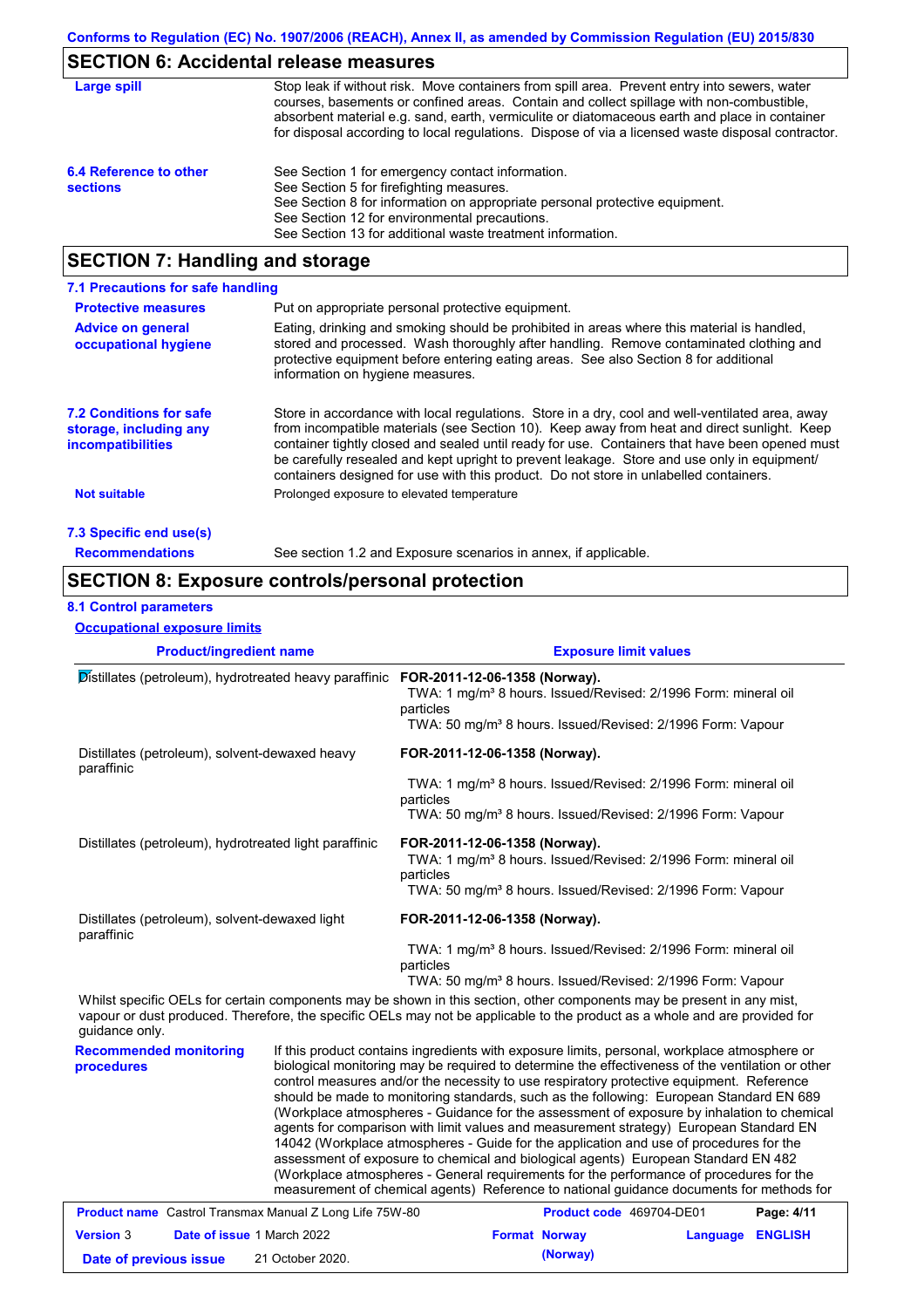# **SECTION 8: Exposure controls/personal protection**

the determination of hazardous substances will also be required.

# **Derived No Effect Level**

No DNELs/DMELs available.

### **Predicted No Effect Concentration**

No PNECs available

| <b>8.2 Exposure controls</b><br><b>Appropriate engineering</b> | Provide exhaust ventilation or other engineering controls to keep the relevant airborne                                                                                                                                                                                                                                                                                                                                                                                                                                                                                                                                                                                                                                                                                                                                                                                                                      |
|----------------------------------------------------------------|--------------------------------------------------------------------------------------------------------------------------------------------------------------------------------------------------------------------------------------------------------------------------------------------------------------------------------------------------------------------------------------------------------------------------------------------------------------------------------------------------------------------------------------------------------------------------------------------------------------------------------------------------------------------------------------------------------------------------------------------------------------------------------------------------------------------------------------------------------------------------------------------------------------|
| controls                                                       | concentrations below their respective occupational exposure limits.<br>All activities involving chemicals should be assessed for their risks to health, to ensure<br>exposures are adequately controlled. Personal protective equipment should only be considered<br>after other forms of control measures (e.g. engineering controls) have been suitably evaluated.<br>Personal protective equipment should conform to appropriate standards, be suitable for use, be<br>kept in good condition and properly maintained.<br>Your supplier of personal protective equipment should be consulted for advice on selection and<br>appropriate standards. For further information contact your national organisation for standards.<br>The final choice of protective equipment will depend upon a risk assessment. It is important to<br>ensure that all items of personal protective equipment are compatible. |
| <b>Individual protection measures</b>                          |                                                                                                                                                                                                                                                                                                                                                                                                                                                                                                                                                                                                                                                                                                                                                                                                                                                                                                              |
| <b>Hygiene measures</b>                                        | Wash hands, forearms and face thoroughly after handling chemical products, before eating,<br>smoking and using the lavatory and at the end of the working period. Ensure that eyewash<br>stations and safety showers are close to the workstation location.                                                                                                                                                                                                                                                                                                                                                                                                                                                                                                                                                                                                                                                  |
| <b>Respiratory protection</b>                                  | In case of insufficient ventilation, wear suitable respiratory equipment.<br>The correct choice of respiratory protection depends upon the chemicals being handled, the<br>conditions of work and use, and the condition of the respiratory equipment. Safety procedures<br>should be developed for each intended application. Respiratory protection equipment should<br>therefore be chosen in consultation with the supplier/manufacturer and with a full assessment<br>of the working conditions.                                                                                                                                                                                                                                                                                                                                                                                                        |
| <b>Eye/face protection</b>                                     | Safety glasses with side shields.                                                                                                                                                                                                                                                                                                                                                                                                                                                                                                                                                                                                                                                                                                                                                                                                                                                                            |
| <b>Skin protection</b>                                         |                                                                                                                                                                                                                                                                                                                                                                                                                                                                                                                                                                                                                                                                                                                                                                                                                                                                                                              |
| <b>Hand protection</b>                                         | <b>General Information:</b>                                                                                                                                                                                                                                                                                                                                                                                                                                                                                                                                                                                                                                                                                                                                                                                                                                                                                  |
|                                                                | Because specific work environments and material handling practices vary, safety procedures<br>should be developed for each intended application. The correct choice of protective gloves<br>depends upon the chemicals being handled, and the conditions of work and use. Most gloves<br>provide protection for only a limited time before they must be discarded and replaced (even the<br>best chemically resistant gloves will break down after repeated chemical exposures).                                                                                                                                                                                                                                                                                                                                                                                                                             |
|                                                                | Gloves should be chosen in consultation with the supplier / manufacturer and taking account of<br>a full assessment of the working conditions.                                                                                                                                                                                                                                                                                                                                                                                                                                                                                                                                                                                                                                                                                                                                                               |
|                                                                | Recommended: Nitrile gloves.<br><b>Breakthrough time:</b>                                                                                                                                                                                                                                                                                                                                                                                                                                                                                                                                                                                                                                                                                                                                                                                                                                                    |
|                                                                | Breakthrough time data are generated by glove manufacturers under laboratory test conditions<br>and represent how long a glove can be expected to provide effective permeation resistance. It<br>is important when following breakthrough time recommendations that actual workplace<br>conditions are taken into account. Always consult with your glove supplier for up-to-date<br>technical information on breakthrough times for the recommended glove type.<br>Our recommendations on the selection of gloves are as follows:                                                                                                                                                                                                                                                                                                                                                                           |
|                                                                | Continuous contact:                                                                                                                                                                                                                                                                                                                                                                                                                                                                                                                                                                                                                                                                                                                                                                                                                                                                                          |
|                                                                | Gloves with a minimum breakthrough time of 240 minutes, or >480 minutes if suitable gloves<br>can be obtained.<br>If suitable gloves are not available to offer that level of protection, gloves with shorter<br>breakthrough times may be acceptable as long as appropriate glove maintenance and<br>replacement regimes are determined and adhered to.                                                                                                                                                                                                                                                                                                                                                                                                                                                                                                                                                     |
|                                                                | Short-term / splash protection:                                                                                                                                                                                                                                                                                                                                                                                                                                                                                                                                                                                                                                                                                                                                                                                                                                                                              |
|                                                                | Recommended breakthrough times as above.<br>It is recognised that for short-term, transient exposures, gloves with shorter breakthrough times<br>may commonly be used. Therefore, appropriate maintenance and replacement regimes must<br>be determined and rigorously followed.                                                                                                                                                                                                                                                                                                                                                                                                                                                                                                                                                                                                                             |
|                                                                |                                                                                                                                                                                                                                                                                                                                                                                                                                                                                                                                                                                                                                                                                                                                                                                                                                                                                                              |

|                        | <b>Product name</b> Castrol Transmax Manual Z Long Life 75W-80 | <b>Product code</b> 469704-DE01 |                  | Page: 5/11 |
|------------------------|----------------------------------------------------------------|---------------------------------|------------------|------------|
| <b>Version 3</b>       | <b>Date of issue 1 March 2022</b>                              | <b>Format Norway</b>            | Language ENGLISH |            |
| Date of previous issue | 21 October 2020.                                               | (Norway)                        |                  |            |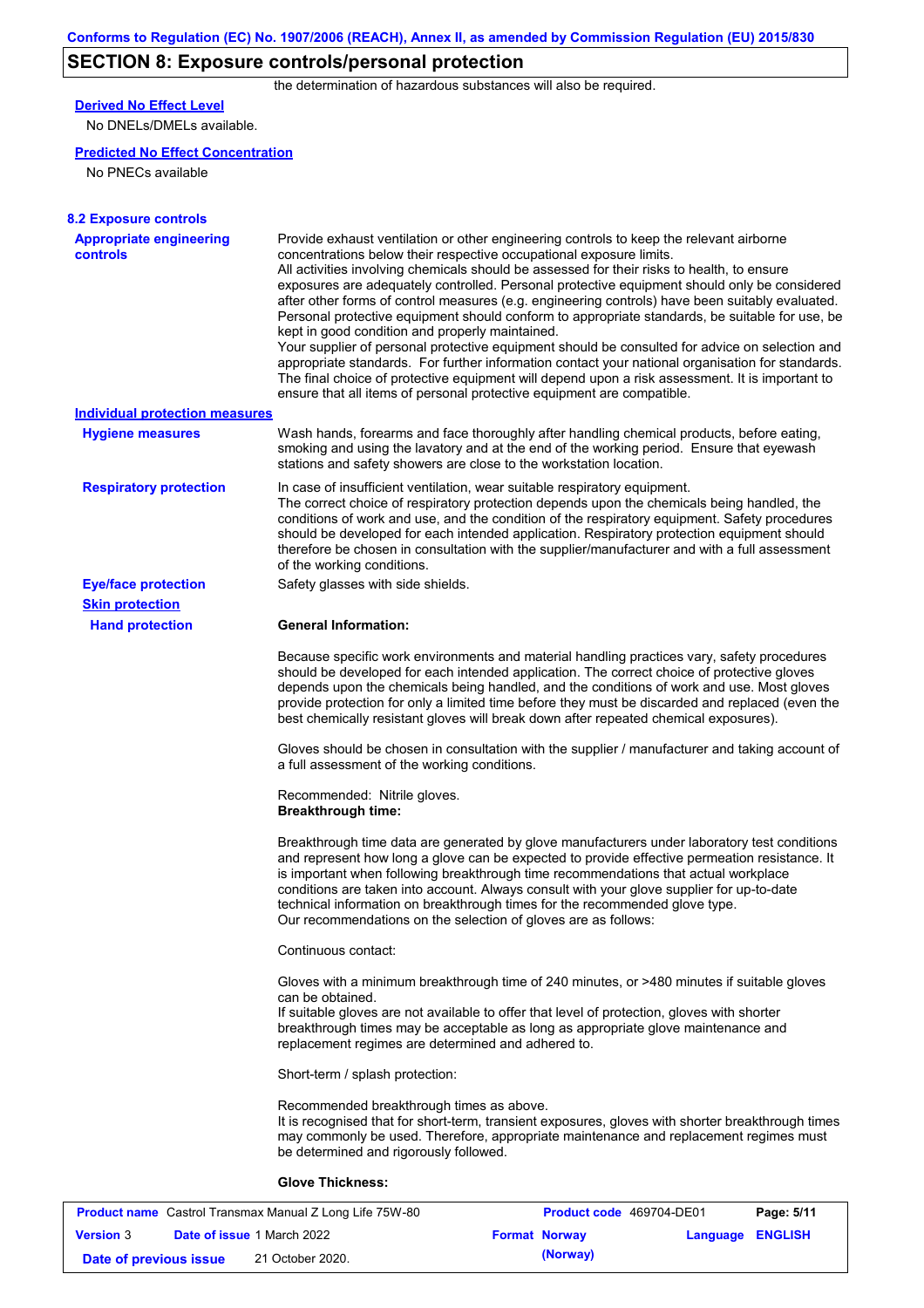# **SECTION 8: Exposure controls/personal protection**

|                                           | For general applications, we recommend gloves with a thickness typically greater than 0.35 mm.                                                                                                                                                                                                                                                                                                                                                                                                                                                                                                                                                                                        |
|-------------------------------------------|---------------------------------------------------------------------------------------------------------------------------------------------------------------------------------------------------------------------------------------------------------------------------------------------------------------------------------------------------------------------------------------------------------------------------------------------------------------------------------------------------------------------------------------------------------------------------------------------------------------------------------------------------------------------------------------|
|                                           | It should be emphasised that glove thickness is not necessarily a good predictor of glove<br>resistance to a specific chemical, as the permeation efficiency of the glove will be dependent<br>on the exact composition of the glove material. Therefore, glove selection should also be based<br>on consideration of the task requirements and knowledge of breakthrough times.<br>Glove thickness may also vary depending on the glove manufacturer, the glove type and the<br>glove model. Therefore, the manufacturers' technical data should always be taken into account<br>to ensure selection of the most appropriate glove for the task.                                     |
|                                           | Note: Depending on the activity being conducted, gloves of varying thickness may be required<br>for specific tasks. For example:                                                                                                                                                                                                                                                                                                                                                                                                                                                                                                                                                      |
|                                           | • Thinner gloves (down to 0.1 mm or less) may be required where a high degree of manual<br>dexterity is needed. However, these gloves are only likely to give short duration protection and<br>would normally be just for single use applications, then disposed of.                                                                                                                                                                                                                                                                                                                                                                                                                  |
|                                           | • Thicker gloves (up to 3 mm or more) may be required where there is a mechanical (as well<br>as a chemical) risk i.e. where there is abrasion or puncture potential.                                                                                                                                                                                                                                                                                                                                                                                                                                                                                                                 |
| <b>Skin and body</b>                      | Use of protective clothing is good industrial practice.<br>Personal protective equipment for the body should be selected based on the task being<br>performed and the risks involved and should be approved by a specialist before handling this<br>product.<br>Cotton or polyester/cotton overalls will only provide protection against light superficial<br>contamination that will not soak through to the skin. Overalls should be laundered on a regular<br>basis. When the risk of skin exposure is high (e.g. when cleaning up spillages or if there is a<br>risk of splashing) then chemical resistant aprons and/or impervious chemical suits and boots<br>will be required. |
| <b>Refer to standards:</b>                | Respiratory protection: EN 529<br>Gloves: EN 420, EN 374<br>Eye protection: EN 166<br>Filtering half-mask: EN 149<br>Filtering half-mask with valve: EN 405<br>Half-mask: EN 140 plus filter<br>Full-face mask: EN 136 plus filter<br>Particulate filters: EN 143<br>Gas/combined filters: EN 14387                                                                                                                                                                                                                                                                                                                                                                                   |
| <b>Environmental exposure</b><br>controls | Emissions from ventilation or work process equipment should be checked to ensure they<br>comply with the requirements of environmental protection legislation. In some cases, fume<br>scrubbers, filters or engineering modifications to the process equipment will be necessary to<br>reduce emissions to acceptable levels.                                                                                                                                                                                                                                                                                                                                                         |

## **SECTION 9: Physical and chemical properties**

The conditions of measurement of all properties are at standard temperature and pressure unless otherwise indicated.

### **9.1 Information on basic physical and chemical properties**

| <b>Appearance</b>                               |                                       |
|-------------------------------------------------|---------------------------------------|
| <b>Physical state</b>                           | Liguid.                               |
| <b>Colour</b>                                   | Blue.                                 |
| <b>Odour</b>                                    | Not available.                        |
| <b>Odour threshold</b>                          | Not available.                        |
| рH                                              | Mot applicable.                       |
| <b>Melting point/freezing point</b>             | Not available.                        |
| Initial boiling point and boiling               | Not available.                        |
| range                                           |                                       |
| <b>Pour point</b>                               | -57 °C                                |
| <b>Flash point</b>                              | Open cup: >180°C (>356°F) [Cleveland] |
| <b>Evaporation rate</b>                         | Not available.                        |
| Flammability (solid, gas)                       | Not available.                        |
| Upper/lower flammability or<br>explosive limits | Not available.                        |
| <b>Vapour pressure</b>                          | Not available.                        |
|                                                 |                                       |

| <b>Product name</b> Castrol Transmax Manual Z Long Life 75W-80 |  |                                   | <b>Product code</b> 469704-DE01 |                         | Page: 6/11 |
|----------------------------------------------------------------|--|-----------------------------------|---------------------------------|-------------------------|------------|
| <b>Version 3</b>                                               |  | <b>Date of issue 1 March 2022</b> | <b>Format Norway</b>            | <b>Language ENGLISH</b> |            |
| Date of previous issue                                         |  | 21 October 2020.                  | (Norway)                        |                         |            |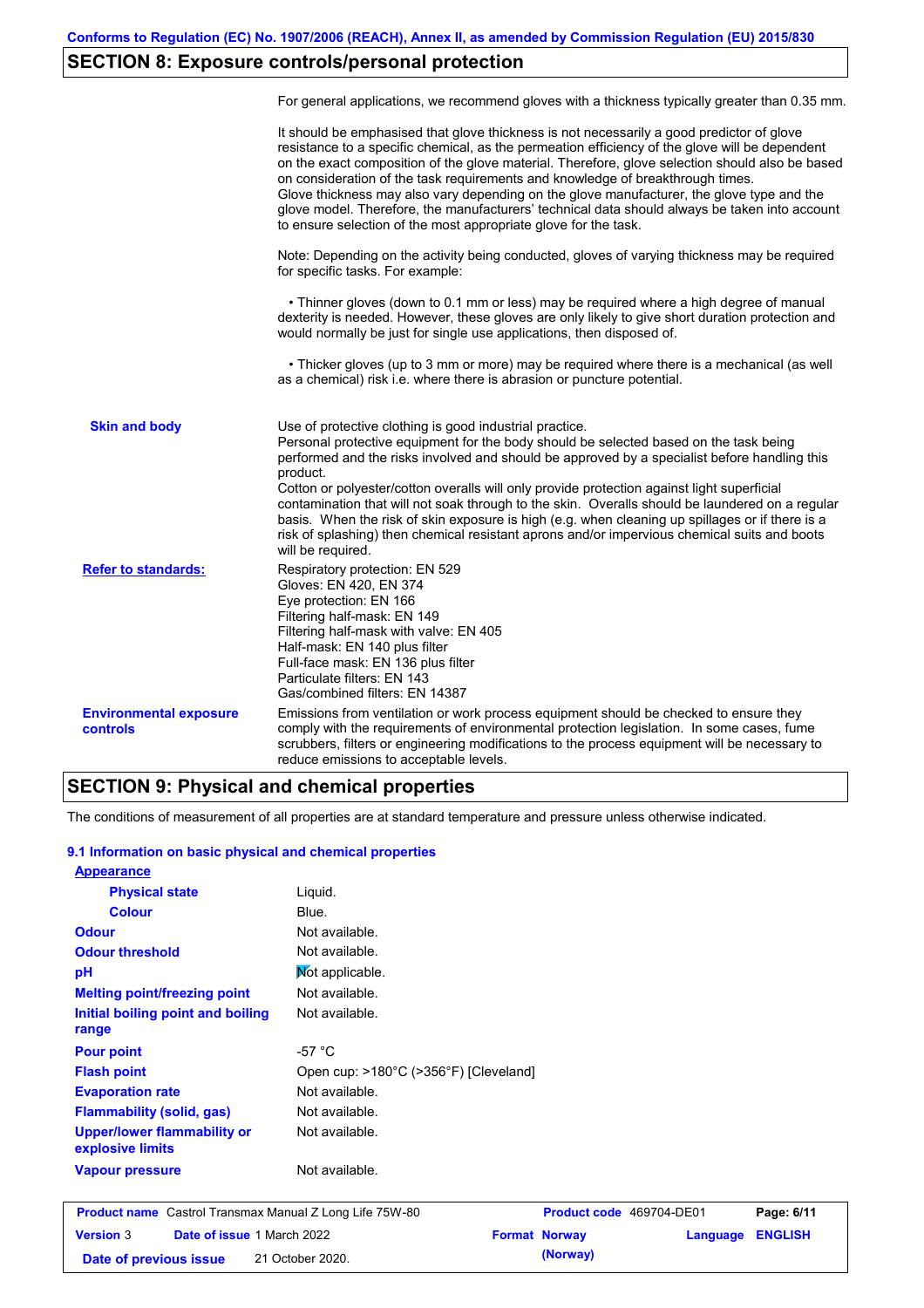# **SECTION 9: Physical and chemical properties**

|                                                   |                                                                                                                                                                         |             |             | Vapour Pressure at 20°C | Vapour pressure at 50°C |                            |               |
|---------------------------------------------------|-------------------------------------------------------------------------------------------------------------------------------------------------------------------------|-------------|-------------|-------------------------|-------------------------|----------------------------|---------------|
|                                                   | <b>Ingredient name</b>                                                                                                                                                  | $mm Hg$ kPa |             | <b>Method</b>           | mm<br>Hg                | kPa                        | <b>Method</b> |
|                                                   | Dec-1-ene,<br>homopolymer,<br>hydrogenated                                                                                                                              | $\mathbf 0$ | $\mathbf 0$ | ASTM E<br>1194-87       |                         |                            |               |
|                                                   | Distillates (petroleum),<br>hydrotreated heavy<br>paraffinic                                                                                                            | < 0.08      | $0.011$     | <b>ASTM D 5191</b>      |                         |                            |               |
|                                                   | Distillates (petroleum),<br>solvent-dewaxed<br>heavy paraffinic                                                                                                         | < 0.08      | < 0.011     | <b>ASTM D 5191</b>      |                         |                            |               |
|                                                   | Distillates (petroleum),<br>hydrotreated light<br>paraffinic                                                                                                            | < 0.08      | < 0.011     | <b>ASTM D 5191</b>      |                         |                            |               |
|                                                   | Distillates (petroleum),<br>solvent-dewaxed light<br>paraffinic                                                                                                         | < 0.08      | < 0.011     | <b>ASTM D 5191</b>      |                         |                            |               |
| <b>Vapour density</b>                             | Not available.                                                                                                                                                          |             |             |                         |                         |                            |               |
| <b>Relative density</b>                           | Not available.                                                                                                                                                          |             |             |                         |                         |                            |               |
| <b>Density</b>                                    | <1000 kg/m <sup>3</sup> (<1 g/cm <sup>3</sup> ) at 15 <sup>°</sup> C                                                                                                    |             |             |                         |                         |                            |               |
| <b>Solubility(ies)</b>                            | insoluble in water.                                                                                                                                                     |             |             |                         |                         |                            |               |
| <b>Partition coefficient: n-octanol/</b><br>water | Mot applicable.                                                                                                                                                         |             |             |                         |                         |                            |               |
| <b>Auto-ignition temperature</b>                  | <b>Ingredient name</b>                                                                                                                                                  |             | °C          | °F                      |                         | <b>Method</b>              |               |
|                                                   | Dec-1-ene, homopolymer,<br>hydrogenated                                                                                                                                 |             | 343 to 369  |                         |                         | 649.4 to 696.2 ASTM D 2159 |               |
| <b>Decomposition temperature</b>                  | Not available.                                                                                                                                                          |             |             |                         |                         |                            |               |
| <b>Viscosity</b>                                  | Kinematic: 53.9 mm <sup>2</sup> /s (53.9 cSt) at $40^{\circ}$ C<br>Kinematic: $9 \text{ mm}^2\text{/s}$ (9 cSt) at 100 $^{\circ}$ C                                     |             |             |                         |                         |                            |               |
| <b>Explosive properties</b>                       | Not available.                                                                                                                                                          |             |             |                         |                         |                            |               |
| <b>Oxidising properties</b>                       | Not available.                                                                                                                                                          |             |             |                         |                         |                            |               |
| <b>Particle characteristics</b>                   |                                                                                                                                                                         |             |             |                         |                         |                            |               |
| <b>Median particle size</b>                       | Not applicable.                                                                                                                                                         |             |             |                         |                         |                            |               |
| 9.2 Other information                             |                                                                                                                                                                         |             |             |                         |                         |                            |               |
| No additional information.                        |                                                                                                                                                                         |             |             |                         |                         |                            |               |
| <b>SECTION 10: Stability and reactivity</b>       |                                                                                                                                                                         |             |             |                         |                         |                            |               |
| <b>10.1 Reactivity</b>                            | No specific test data available for this product. Refer to Conditions to avoid and Incompatible<br>materials for additional information.                                |             |             |                         |                         |                            |               |
| <b>10.2 Chemical stability</b>                    | The product is stable.                                                                                                                                                  |             |             |                         |                         |                            |               |
| <b>10.3 Possibility of</b><br>hazardous reactions | Under normal conditions of storage and use, hazardous reactions will not occur.<br>Under normal conditions of storage and use, hazardous polymerisation will not occur. |             |             |                         |                         |                            |               |
| <b>10.4 Conditions to avoid</b>                   | Avoid all possible sources of ignition (spark or flame).                                                                                                                |             |             |                         |                         |                            |               |
| 10.5 Incompatible materials                       | Reactive or incompatible with the following materials: oxidising materials.                                                                                             |             |             |                         |                         |                            |               |
| <b>10.6 Hazardous</b><br>decomposition products   | Under normal conditions of storage and use, hazardous decomposition products should not be<br>produced.                                                                 |             |             |                         |                         |                            |               |
|                                                   |                                                                                                                                                                         |             |             |                         |                         |                            |               |

| <b>Product name</b> Castrol Transmax Manual Z Long Life 75W-80 |  |                                   | <b>Product code</b> 469704-DE01 |                         | Page: 7/11 |
|----------------------------------------------------------------|--|-----------------------------------|---------------------------------|-------------------------|------------|
| <b>Version 3</b>                                               |  | <b>Date of issue 1 March 2022</b> | <b>Format Norway</b>            | <b>Language ENGLISH</b> |            |
| Date of previous issue                                         |  | 21 October 2020.                  | (Norway)                        |                         |            |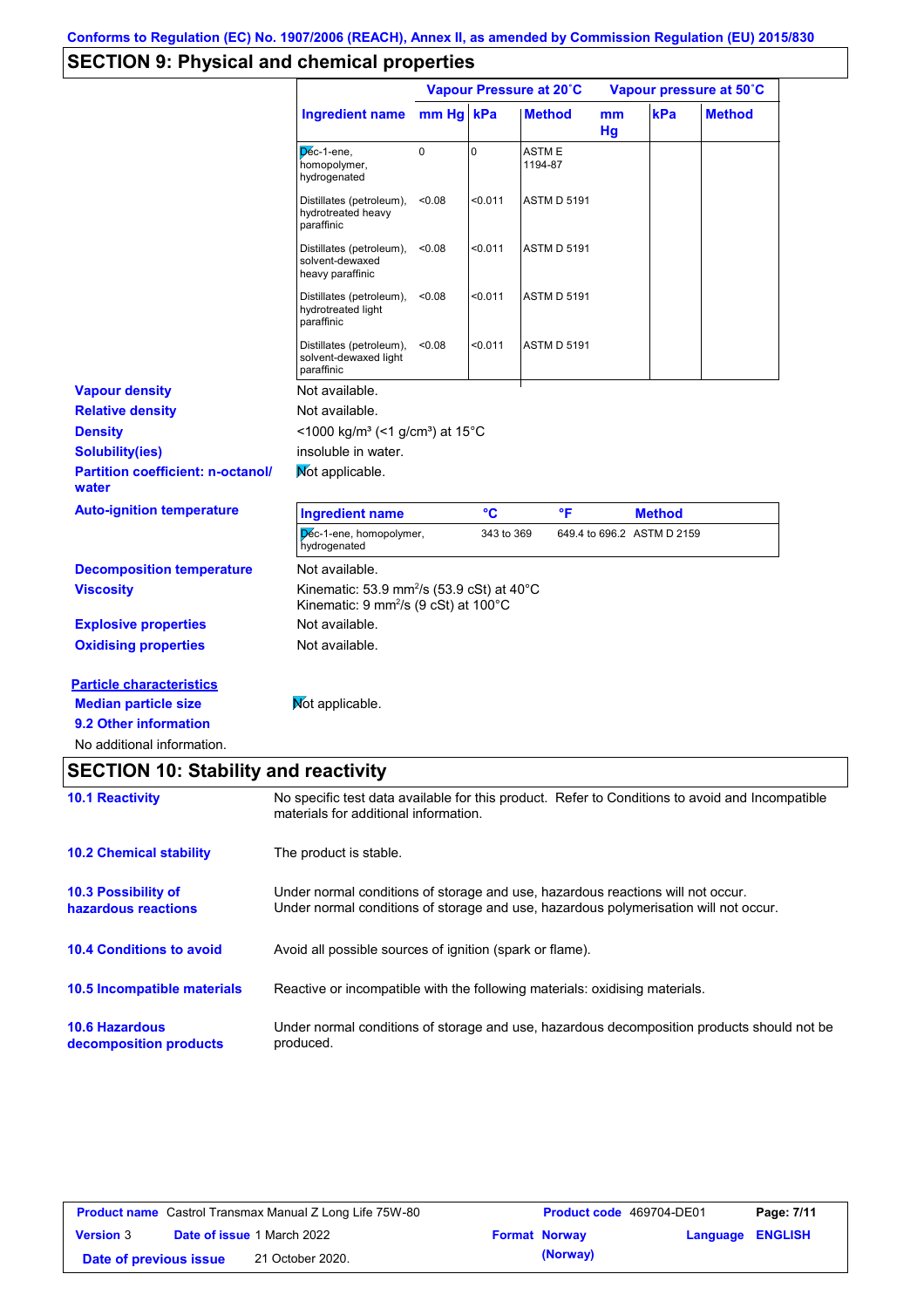## **SECTION 11: Toxicological information**

### **11.1 Information on toxicological effects**

**Acute toxicity estimates**

| <b>Product/ingredient name</b>                                                                                                      |                                                                                                                             | Oral (mg/<br>kg)                                              | <b>Dermal</b><br>(mg/kg) | <b>Inhalation</b><br>(gases)<br>(ppm) | <b>Inhalation</b><br>(vapours)<br>(mg/l) | <b>Inhalation</b><br>(dusts<br>and mists)<br>(mg/l) |  |
|-------------------------------------------------------------------------------------------------------------------------------------|-----------------------------------------------------------------------------------------------------------------------------|---------------------------------------------------------------|--------------------------|---------------------------------------|------------------------------------------|-----------------------------------------------------|--|
| Amines, C12-14-alkyl, reaction products with<br>hexanol, phosphorus oxide (P2O5), phosphorus<br>sulphide (P2S5) and propylene oxide |                                                                                                                             | 500                                                           | N/A                      | N/A                                   | N/A                                      | N/A                                                 |  |
| <b>Information on likely</b><br>routes of exposure                                                                                  | Routes of entry anticipated: Dermal, Inhalation.                                                                            |                                                               |                          |                                       |                                          |                                                     |  |
| <b>Potential acute health effects</b>                                                                                               |                                                                                                                             |                                                               |                          |                                       |                                          |                                                     |  |
| <b>Inhalation</b>                                                                                                                   | Vapour inhalation under ambient conditions is not normally a problem due to low vapour<br>pressure.                         |                                                               |                          |                                       |                                          |                                                     |  |
| <b>Ingestion</b>                                                                                                                    | No known significant effects or critical hazards.                                                                           |                                                               |                          |                                       |                                          |                                                     |  |
| <b>Skin contact</b>                                                                                                                 | Defatting to the skin. May cause skin dryness and irritation.                                                               |                                                               |                          |                                       |                                          |                                                     |  |
| <b>Eye contact</b>                                                                                                                  | No known significant effects or critical hazards.                                                                           |                                                               |                          |                                       |                                          |                                                     |  |
| <b>Symptoms related to the physical, chemical and toxicological characteristics</b>                                                 |                                                                                                                             |                                                               |                          |                                       |                                          |                                                     |  |
| <b>Inhalation</b>                                                                                                                   | May be harmful by inhalation if exposure to vapour, mists or fumes resulting from thermal<br>decomposition products occurs. |                                                               |                          |                                       |                                          |                                                     |  |
| <b>Ingestion</b>                                                                                                                    | No specific data.                                                                                                           |                                                               |                          |                                       |                                          |                                                     |  |
| <b>Skin contact</b>                                                                                                                 | irritation<br>dryness<br>cracking                                                                                           | Adverse symptoms may include the following:                   |                          |                                       |                                          |                                                     |  |
| <b>Eye contact</b>                                                                                                                  | No specific data.                                                                                                           |                                                               |                          |                                       |                                          |                                                     |  |
| Delayed and immediate effects as well as chronic effects from short and long-term exposure                                          |                                                                                                                             |                                                               |                          |                                       |                                          |                                                     |  |
| <b>Inhalation</b>                                                                                                                   | Overexposure to the inhalation of airborne droplets or aerosols may cause irritation of the<br>respiratory tract.           |                                                               |                          |                                       |                                          |                                                     |  |
| <b>Ingestion</b>                                                                                                                    |                                                                                                                             | Ingestion of large quantities may cause nausea and diarrhoea. |                          |                                       |                                          |                                                     |  |
| <b>Skin contact</b>                                                                                                                 | Prolonged or repeated contact can defat the skin and lead to irritation and/or dermatitis.                                  |                                                               |                          |                                       |                                          |                                                     |  |
| <b>Eye contact</b>                                                                                                                  | Potential risk of transient stinging or redness if accidental eye contact occurs.                                           |                                                               |                          |                                       |                                          |                                                     |  |
| <b>Potential chronic health effects</b>                                                                                             |                                                                                                                             |                                                               |                          |                                       |                                          |                                                     |  |
| <b>General</b>                                                                                                                      | No known significant effects or critical hazards.                                                                           |                                                               |                          |                                       |                                          |                                                     |  |
| <b>Carcinogenicity</b>                                                                                                              | No known significant effects or critical hazards.                                                                           |                                                               |                          |                                       |                                          |                                                     |  |
| <b>Mutagenicity</b>                                                                                                                 | No known significant effects or critical hazards.                                                                           |                                                               |                          |                                       |                                          |                                                     |  |
| <b>Developmental effects</b>                                                                                                        | No known significant effects or critical hazards.                                                                           |                                                               |                          |                                       |                                          |                                                     |  |
| <b>Fertility effects</b>                                                                                                            | No known significant effects or critical hazards.                                                                           |                                                               |                          |                                       |                                          |                                                     |  |

## **SECTION 12: Ecological information**

**12.1 Toxicity**

**Environmental hazards** Not classified as dangerous

### **12.2 Persistence and degradability**

Not expected to be rapidly degradable.

### **12.3 Bioaccumulative potential**

This product is not expected to bioaccumulate through food chains in the environment.

| <b>12.4 Mobility in soil</b>                            |                                                                      |
|---------------------------------------------------------|----------------------------------------------------------------------|
| <b>Soil/water partition</b><br><b>coefficient (Koc)</b> | Not available.                                                       |
| <b>Mobility</b>                                         | Spillages may penetrate the soil causing ground water contamination. |

### **12.5 Results of PBT and vPvB assessment**

Product does not meet the criteria for PBT or vPvB according to Regulation (EC) No. 1907/2006, Annex XIII.

### **12.6 Other adverse effects Product name** Castrol Transmax Manual Z Long Life 75W-80 **Product code** 469704-DE01 **Page: 8/11 Version** 3 **Date of issue** 1 March 2022 **Format Norway Language ENGLISH Date of previous issue (Norway)** 21 October 2020.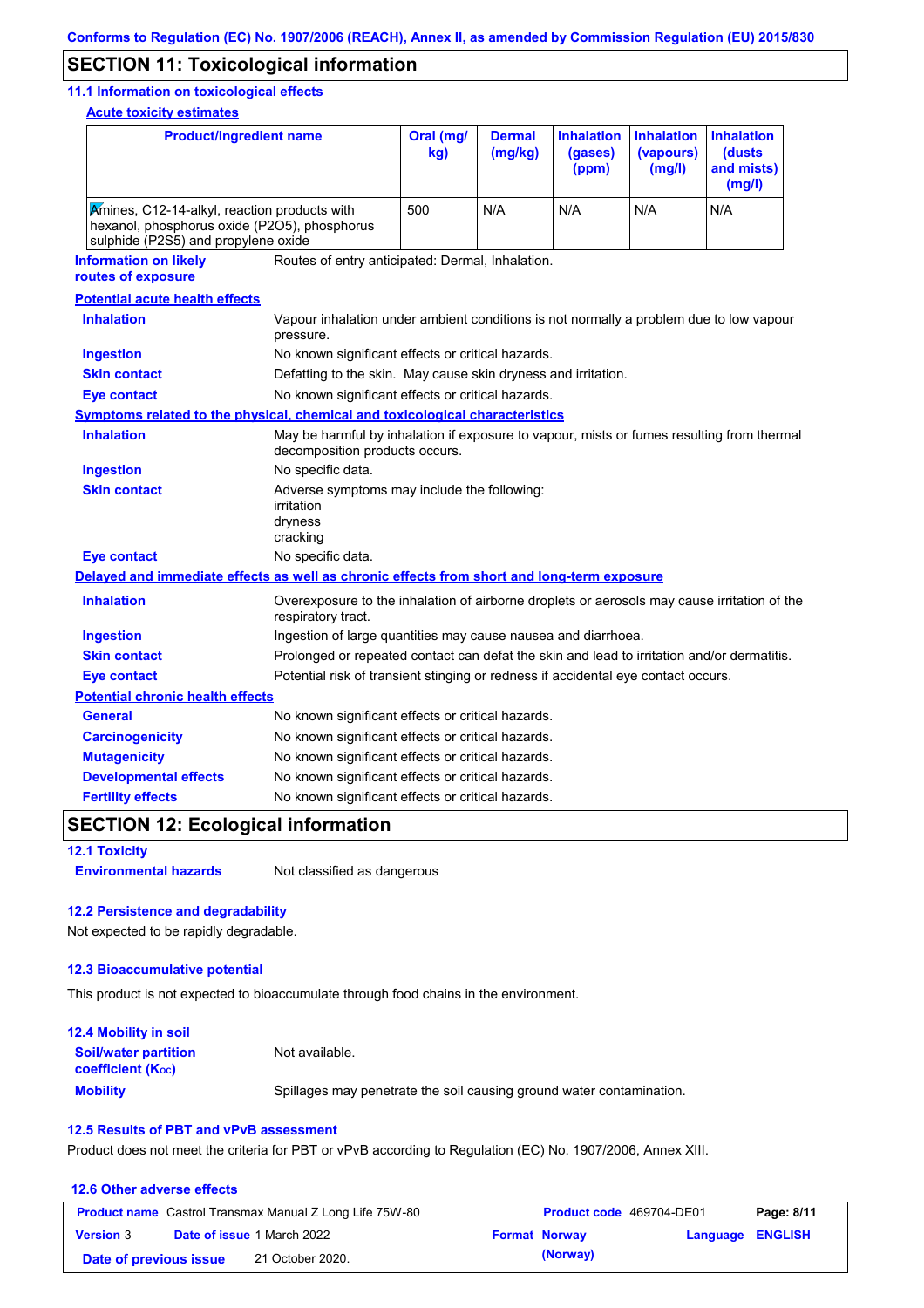## **SECTION 12: Ecological information**

**Other ecological information**

Spills may form a film on water surfaces causing physical damage to organisms. Oxygen transfer could also be impaired.

## **SECTION 13: Disposal considerations**

| <b>13.1 Waste treatment methods</b> |                                                                                                                                                                      |
|-------------------------------------|----------------------------------------------------------------------------------------------------------------------------------------------------------------------|
| <b>Product</b>                      |                                                                                                                                                                      |
| <b>Methods of disposal</b>          | Where possible, arrange for product to be recycled. Dispose of via an authorised person/<br>licensed waste disposal contractor in accordance with local regulations. |
| <b>Hazardous waste</b>              | Yes.                                                                                                                                                                 |

## **European waste catalogue (EWC)**

| <b>Waste code</b> | <b>Waste designation</b>                    |
|-------------------|---------------------------------------------|
| 13 02 06*         | synthetic engine, gear and lubricating oils |

However, deviation from the intended use and/or the presence of any potential contaminants may require an alternative waste disposal code to be assigned by the end user.

### **Packaging**

| <b>Methods of disposal</b> | Where possible, arrange for product to be recycled. Dispose of via an authorised person/<br>licensed waste disposal contractor in accordance with local regulations.                                                                    |
|----------------------------|-----------------------------------------------------------------------------------------------------------------------------------------------------------------------------------------------------------------------------------------|
| <b>Special precautions</b> | This material and its container must be disposed of in a safe way. Empty containers or liners<br>may retain some product residues. Avoid dispersal of spilt material and runoff and contact with<br>soil, waterways, drains and sewers. |
| <b>References</b>          | Commission 2014/955/EU<br>Directive 2008/98/EC                                                                                                                                                                                          |

## **SECTION 14: Transport information**

|                                           | <b>ADR/RID</b> | <b>ADN</b>     | <b>IMDG</b>    | <b>IATA</b>    |
|-------------------------------------------|----------------|----------------|----------------|----------------|
| 14.1 UN number                            | Not regulated. | Not regulated. | Not regulated. | Not regulated. |
| 14.2 UN proper<br>shipping name           |                |                |                |                |
| <b>14.3 Transport</b><br>hazard class(es) |                |                |                |                |
| 14.4 Packing<br>group                     |                |                |                |                |
| 14.5<br><b>Environmental</b><br>hazards   | No.            | No.            | No.            | No.            |
| <b>Additional</b><br>information          |                |                | -              |                |

**14.6 Special precautions for user** Not available.

**14.7 Transport in bulk according to IMO instruments**

Not available.

### **SECTION 15: Regulatory information**

**15.1 Safety, health and environmental regulations/legislation specific for the substance or mixture**

**EU Regulation (EC) No. 1907/2006 (REACH)**

**Annex XIV - List of substances subject to authorisation**

**Annex XIV**

None of the components are listed.

**Substances of very high concern**

None of the components are listed.

**EU Regulation (EC) No. 1907/2006 (REACH)**

| <b>Product name</b> Castrol Transmax Manual Z Long Life 75W-80 |  | <b>Product code</b> 469704-DE01   |  | Page: 9/11           |                         |  |
|----------------------------------------------------------------|--|-----------------------------------|--|----------------------|-------------------------|--|
| <b>Version 3</b>                                               |  | <b>Date of issue 1 March 2022</b> |  | <b>Format Norway</b> | <b>Language ENGLISH</b> |  |
| Date of previous issue                                         |  | 21 October 2020.                  |  | (Norway)             |                         |  |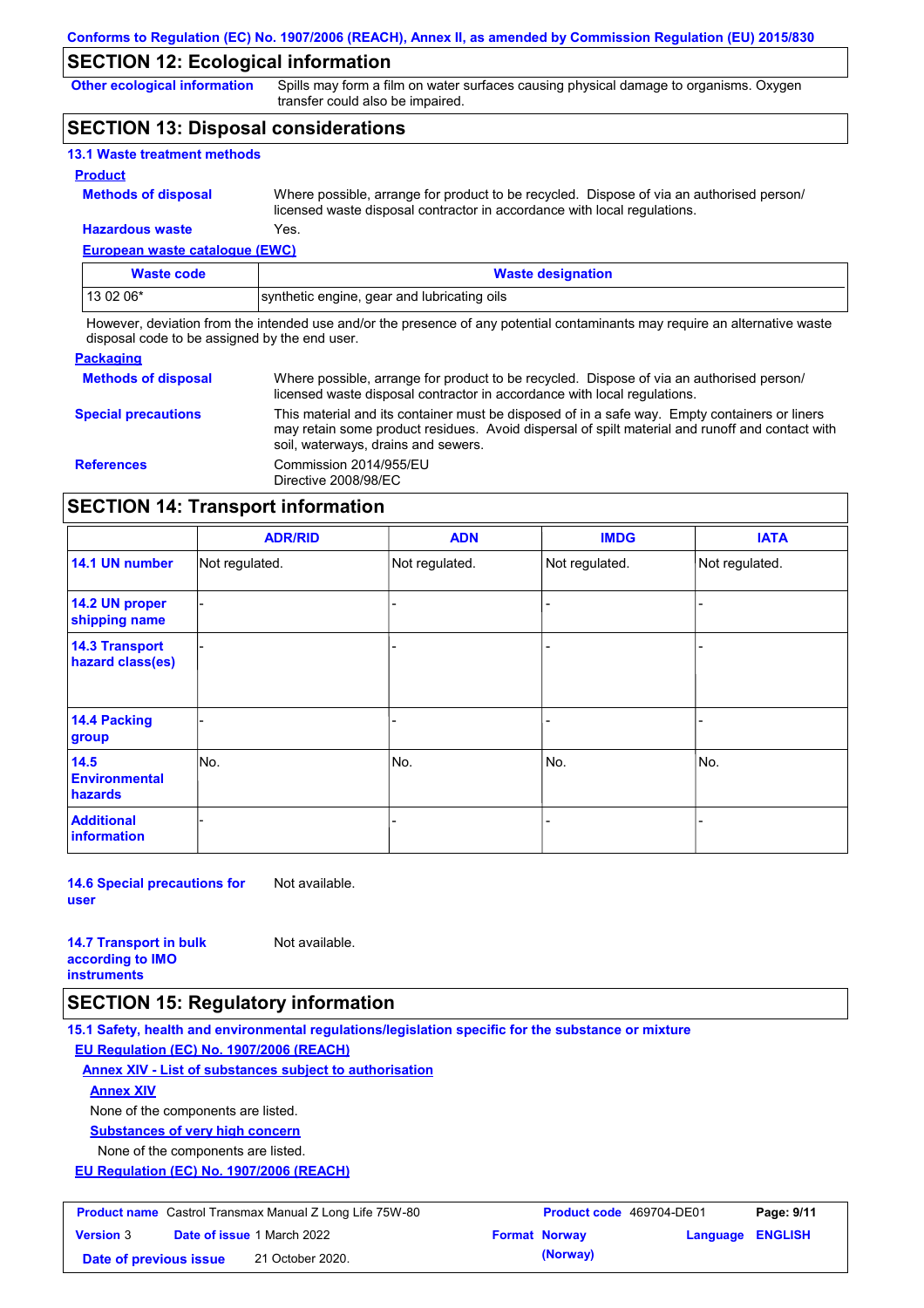### **Conforms to Regulation (EC) No. 1907/2006 (REACH), Annex II, as amended by Commission Regulation (EU) 2015/830**

# **SECTION 15: Regulatory information**

| <b>Annex XVII - Restrictions</b><br>on the manufacture,<br>placing on the market<br>and use of certain<br>dangerous substances, | Not applicable.                                                                                                                |
|---------------------------------------------------------------------------------------------------------------------------------|--------------------------------------------------------------------------------------------------------------------------------|
| mixtures and articles                                                                                                           |                                                                                                                                |
| <b>Other regulations</b>                                                                                                        |                                                                                                                                |
| <b>REACH Status</b>                                                                                                             | The company, as identified in Section 1, sells this product in the EU in compliance with the<br>current requirements of REACH. |
| <b>United States inventory</b><br>(TSCA 8b)                                                                                     | All components are active or exempted.                                                                                         |
| <b>Australia inventory (AIIC)</b>                                                                                               | All components are listed or exempted.                                                                                         |
| <b>Canada inventory</b>                                                                                                         | All components are listed or exempted.                                                                                         |
| <b>China inventory (IECSC)</b>                                                                                                  | All components are listed or exempted.                                                                                         |
| <b>Japan inventory (CSCL)</b>                                                                                                   | At least one component is not listed.                                                                                          |
| <b>Korea inventory (KECI)</b>                                                                                                   | All components are listed or exempted.                                                                                         |
| <b>Philippines inventory</b><br>(PICCS)                                                                                         | At least one component is not listed.                                                                                          |
| <b>Taiwan Chemical</b><br><b>Substances Inventory</b><br>(TCSI)                                                                 | All components are listed or exempted.                                                                                         |
| Ozone depleting substances (1005/2009/EU)                                                                                       |                                                                                                                                |
| Not listed.                                                                                                                     |                                                                                                                                |
| Prior Informed Consent (PIC) (649/2012/EU)                                                                                      |                                                                                                                                |
| Not listed.                                                                                                                     |                                                                                                                                |
| <b>Persistent Organic Pollutants</b><br>Not listed.                                                                             |                                                                                                                                |
| <b>EU - Water framework directive - Priority substances</b>                                                                     |                                                                                                                                |
| None of the components are listed.                                                                                              |                                                                                                                                |
| <b>Seveso Directive</b>                                                                                                         |                                                                                                                                |
| This product is not controlled under the Seveso Directive.                                                                      |                                                                                                                                |
|                                                                                                                                 |                                                                                                                                |
| <b>15.2 Chemical safety</b>                                                                                                     | A Chemical Safety Assessment has been carried out for one or more of the substances within                                     |

this mixture. A Chemical Safety Assessment has not been carried out for the mixture itself.

### **SECTION 16: Other information**

**assessment**

| <b>Abbreviations and acronyms</b>                              | ADN = European Provisions concerning the International Carriage of Dangerous Goods by<br>Inland Waterway                                                                                                                                                                                                                                                                                      |                          |          |                |  |  |  |
|----------------------------------------------------------------|-----------------------------------------------------------------------------------------------------------------------------------------------------------------------------------------------------------------------------------------------------------------------------------------------------------------------------------------------------------------------------------------------|--------------------------|----------|----------------|--|--|--|
|                                                                | ADR = The European Agreement concerning the International Carriage of Dangerous Goods by<br>Road                                                                                                                                                                                                                                                                                              |                          |          |                |  |  |  |
|                                                                | ATE = Acute Toxicity Estimate                                                                                                                                                                                                                                                                                                                                                                 |                          |          |                |  |  |  |
|                                                                | <b>BCF</b> = Bioconcentration Factor                                                                                                                                                                                                                                                                                                                                                          |                          |          |                |  |  |  |
|                                                                | CAS = Chemical Abstracts Service                                                                                                                                                                                                                                                                                                                                                              |                          |          |                |  |  |  |
|                                                                | CLP = Classification, Labelling and Packaging Regulation [Regulation (EC) No. 1272/2008]                                                                                                                                                                                                                                                                                                      |                          |          |                |  |  |  |
|                                                                | CSA = Chemical Safety Assessment                                                                                                                                                                                                                                                                                                                                                              |                          |          |                |  |  |  |
|                                                                | CSR = Chemical Safety Report                                                                                                                                                                                                                                                                                                                                                                  |                          |          |                |  |  |  |
|                                                                | DMEL = Derived Minimal Effect Level                                                                                                                                                                                                                                                                                                                                                           |                          |          |                |  |  |  |
|                                                                | DNEL = Derived No Effect Level<br>EINECS = European Inventory of Existing Commercial chemical Substances<br>ES = Exposure Scenario<br>EUH statement = CLP-specific Hazard statement<br>EWC = European Waste Catalogue<br>GHS = Globally Harmonized System of Classification and Labelling of Chemicals<br>IATA = International Air Transport Association<br>IBC = Intermediate Bulk Container |                          |          |                |  |  |  |
|                                                                |                                                                                                                                                                                                                                                                                                                                                                                               |                          |          |                |  |  |  |
|                                                                |                                                                                                                                                                                                                                                                                                                                                                                               |                          |          |                |  |  |  |
|                                                                |                                                                                                                                                                                                                                                                                                                                                                                               |                          |          |                |  |  |  |
|                                                                |                                                                                                                                                                                                                                                                                                                                                                                               |                          |          |                |  |  |  |
|                                                                |                                                                                                                                                                                                                                                                                                                                                                                               |                          |          |                |  |  |  |
|                                                                |                                                                                                                                                                                                                                                                                                                                                                                               |                          |          |                |  |  |  |
|                                                                |                                                                                                                                                                                                                                                                                                                                                                                               |                          |          |                |  |  |  |
|                                                                | IMDG = International Maritime Dangerous Goods                                                                                                                                                                                                                                                                                                                                                 |                          |          |                |  |  |  |
|                                                                | LogPow = logarithm of the octanol/water partition coefficient<br>MARPOL = International Convention for the Prevention of Pollution From Ships, 1973 as                                                                                                                                                                                                                                        |                          |          |                |  |  |  |
|                                                                |                                                                                                                                                                                                                                                                                                                                                                                               |                          |          |                |  |  |  |
|                                                                | modified by the Protocol of 1978. ("Marpol" = marine pollution)<br>OECD = Organisation for Economic Co-operation and Development                                                                                                                                                                                                                                                              |                          |          |                |  |  |  |
|                                                                |                                                                                                                                                                                                                                                                                                                                                                                               |                          |          |                |  |  |  |
|                                                                | PBT = Persistent, Bioaccumulative and Toxic                                                                                                                                                                                                                                                                                                                                                   |                          |          |                |  |  |  |
| <b>Product name</b> Castrol Transmax Manual Z Long Life 75W-80 |                                                                                                                                                                                                                                                                                                                                                                                               | Product code 469704-DE01 |          | Page: 10/11    |  |  |  |
| <b>Version 3</b><br><b>Date of issue 1 March 2022</b>          |                                                                                                                                                                                                                                                                                                                                                                                               | <b>Format Norway</b>     | Language | <b>ENGLISH</b> |  |  |  |

**Date of previous issue (Norway)** 21 October 2020.